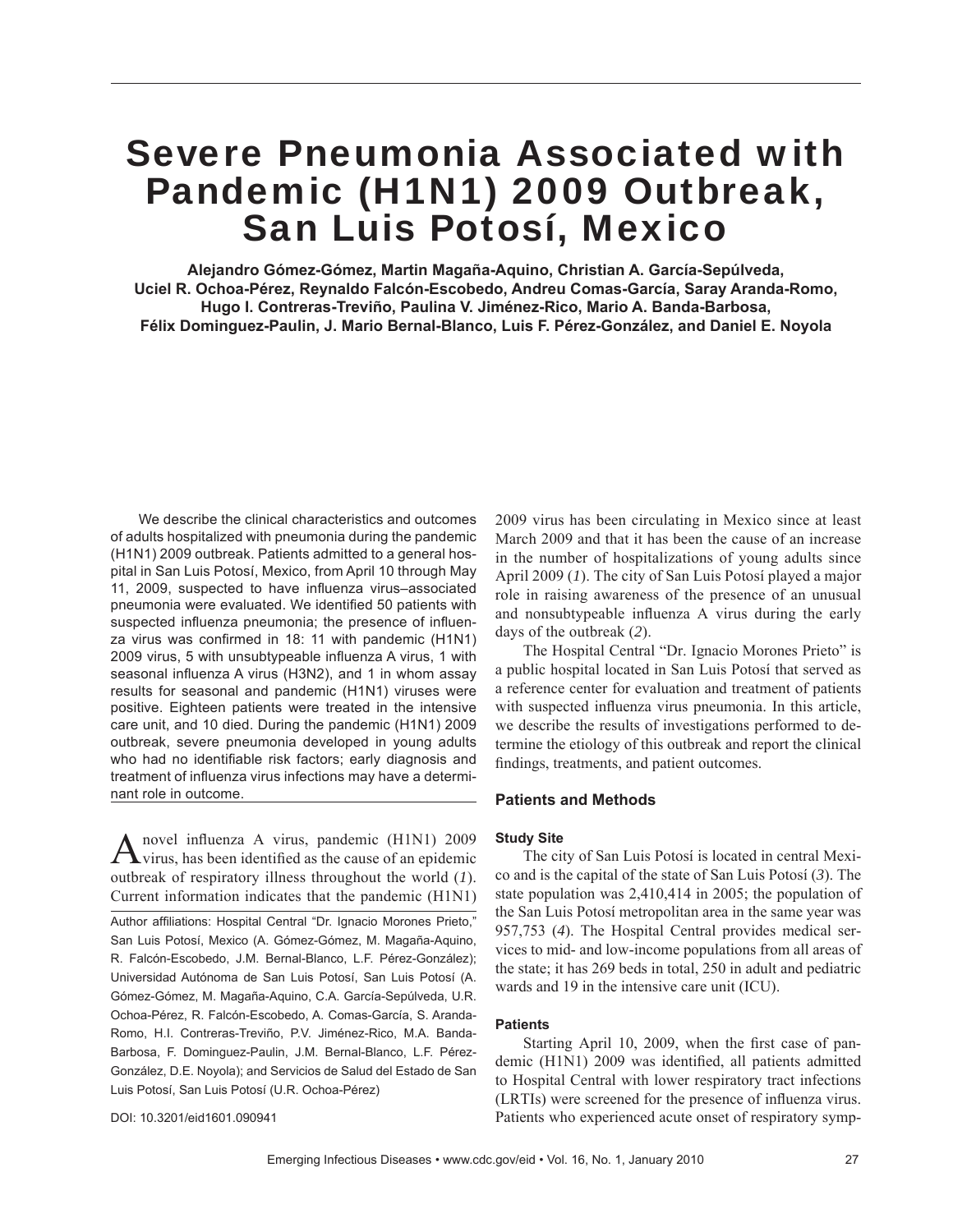toms (cough, rhinorrhea, and/or dyspnea) and fever were assessed for possible influenza-related pneumonia, including radiologic evaluation. This report includes all adult patients with radiographic evidence of pneumonia admitted during the first month of the pandemic (H1N1) 2009 outbreak.

### **Clinical, Laboratory, and Bacteriologic Information**

Patients admitted to medical wards and the ICU were subjected to the hospital's standard diagnostic protocol: blood cultures, HIV antibody testing, chest radiograph, laboratory tests, and spontaneous or induced sputum samples for Gram staining and culture. These tests were performed at admission and every 48–72 hours thereafter. Patients receiving mechanical ventilation had samples for minibronchoalveolar lavage (mini-BAL) (*5*), blood, and urine sent for bacterial cultures at admission and every 48–72 hours, or in the event of new or persistent fever. Bronchoscopy with BAL was performed as clinically indicated. A quantitative threshold of 105 CFU/mL for mini-BAL was used and of 104 CFU/mL for BAL (*6*). Patients were treated with at least the following standard antimicrobial drug regimens: those with criteria for acute lung injury (ALI, partial pressure of oxygen in arterial blood  $[paO_2]$ /fraction of inspired oxygen  $[FiO<sub>2</sub>] = 201-300$  or acute respiratory distress syndrome (ARDS,  $paO_2/FiO_2 \leq 200$ ) received ceftriaxone and/ or vancomycin plus levofloxacin or clarithromycin, and patients treated in medical wards received levofloxacin. Therapeutic decisions were individualized by the attending physician. Deceased patients for whom the family granted consent were subjected to postmortem examinations to recover lung specimens for bacteriologic culture, influenza virus detection, and histopathologic analysis.

# **Sample Collection and Processing**

Respiratory samples obtained from patients with suspected influenza infection were placed in either normal saline or viral transport media and kept refrigerated at 4ºC until their arrival at the laboratory. A 200-μL aliquot of these samples was used for RNA extraction, and the remaining volume was stored at –70°C. Viral RNA was isolated using the High Pure Viral RNA Kit (Roche Diagnostics, Mannheim, Germany). Sample collection and processing were carried out according to national and international biosafety guidelines and recommendations (*7,8*).

# **Influenza Virus Detection**

A multiplex reverse transcription–PCR (RT-PCR) capable of distinguishing type A from type B influenza virus was developed based on previously published primers (*9*). One-step RT-PCR was performed using the Access RT-PCR System (Promega Corporation, Madison, WI, USA) at 48ºC for 45 min, followed by 94°C for 2 min, 40 cycles of 30 s at 94°C, 30 s at 56°C, 30 s at 72°C, and a final step at 72°C for 5 min. Influenza A samples were subsequently subtyped using a multiplex PCR with sequence specific primers approach adapted from previous publications (Table 1) (*11*). PCR products were subjected to electrophoresis on 1.5% agarose gels prestained with ethidium bromide at 6 volts/cm for 45 min and digitally documented. An RT-PCR for detection of pandemic (H1N1) 2009 virus was developed based on early sequencing data (EpiFlu Database, http://platform.gisaid.org). RT was carried out at 38ºC for 45 min by using UniFlu-RT oligonucleotide; PCR involved the newly developed Sw-NS-F 5′-ATG-GAC-TCC-AAC-ACC-3′ and Sw-NS-R 5′-TTA-AAT-AAG- $CTG-AAA-CGA-G-3'$  oligonucleotides at  $1.6 \mu$ mol/L final concentration, 0.02 IU/μL of Taq (Vivantis Technologies Sdn Bhd Selangor D.E., Malaysia), 200 μmol/L deoxynucleoside triphosates, and  $1.5 \text{ mmol/L MgCl}_2$ . PCR program was 95ºC for 5 min, followed by 15 cycles of 95ºC for 20 s,  $54^{\circ}$ C for 30 s, and  $72^{\circ}$ C for 1.5 min, and a final step of 2 min at  $72^{\circ}$ C. One microliter of a 1:1 dilution of the first PCR product was then used in a second PCR by using similar components except 1 mmol/L  $MgCl<sub>2</sub>$  and 800 nmol/L final concentration of internal oligonucleotides Sw1-F 5′-CTT-

| Table 1. Oligonucleotide primers used for the subtyping of type A influenza viruses, Mexico |                                     |              |            |  |
|---------------------------------------------------------------------------------------------|-------------------------------------|--------------|------------|--|
| Oligonucleotide                                                                             | Sequence $(5' \rightarrow 3')$      | Amplicon, bp | Reference  |  |
| UniFlu-RT                                                                                   | AGC-AAA-AGC-AGG                     | Full genomic | (10)       |  |
| $HA1-F$                                                                                     | GAA-ATT-TGC-TAT-GGC-TGA-CGG-GR      | 171          | This study |  |
| HA <sub>1-R</sub>                                                                           | GAC-ACT-ACA-GAG-ACA-TAA-GCA-TTT-TC  |              | (11)       |  |
| HA3-F                                                                                       | CAG-CAA-AGC-CTA-CAG-CAA-MTG-TT      | 236          | This study |  |
| HA3-R                                                                                       | GGC-ATA-GTC-ACG-TTC-AAT-GCT-G       |              | (11)       |  |
| HA5-F                                                                                       | AAA-CTC-CAA-TRG-GGG-CGA-TAA-AC      | 344          | This study |  |
| <b>HA5-R1</b>                                                                               | CAA-CGG-CCT-CAA-ACT-GAG-TGT         |              | (11)       |  |
| <b>HA5-R2</b>                                                                               | CCA-ACA-GCC-TCA-AAC-TGA-GTG-T       |              | This study |  |
| NA1Nw-F                                                                                     | ACT-CAR-GAG-TCT-GAA-TGT-G           | 409          | This study |  |
| NA <sub>1</sub> N <sub>w</sub> -R <sub>1</sub>                                              | GTC-CTT-CCT-ATC-CAA-ACA-CC          |              |            |  |
| NA1Nw-R2                                                                                    | GTT-CTC-CCG-AGC-CAG-ATA-CC          |              |            |  |
| <b>NA2-F1</b>                                                                               | GGA-AAA-TCG-TTC-ATA-CTA-GCA-MAT-TG  | 176          | This study |  |
| <b>NA2-F2</b>                                                                               | GGG-AAA-ATC-GTT-CAT-ATT-AGC-ACA-TTG |              | (11)       |  |
| $N2-R1$                                                                                     | AGC-ACA-CAT-AWC-TGG-AAA-CAA-TGC     |              | This study |  |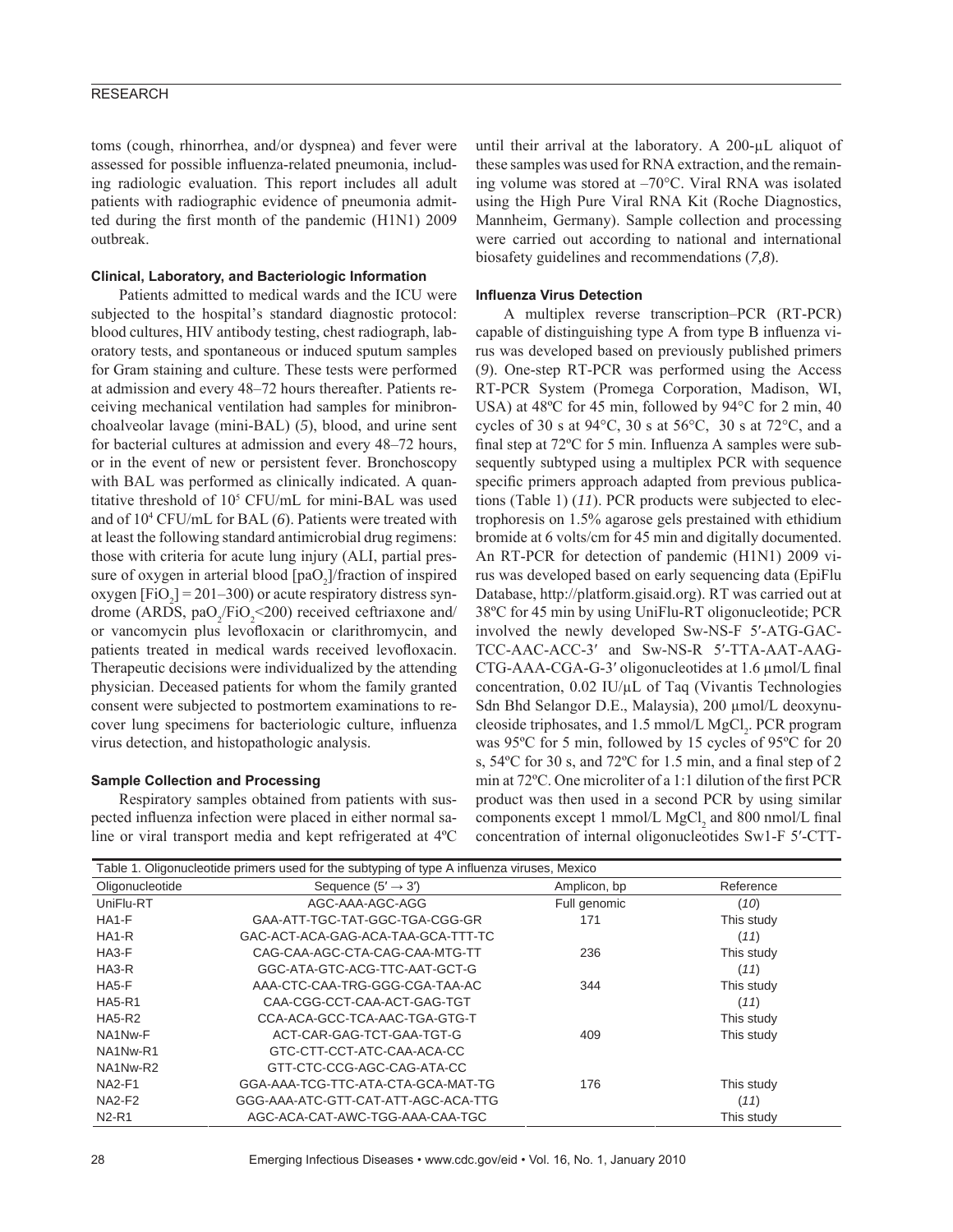GAA-AGA-GGA-ATC-GAG-CG-3′ and Sw1-R 5′-GTC-TCC-CAT-TCT-CAT-CAC-AGT-3′ (429-bp amplicon). Influenza virus detection at the Instituto de Diagnóstico y Referencia Epidemiológicos (InDRE) and the State Public Health Laboratory used the real-time RT-PCR protocol developed by the US Centers for Disease Control and Prevention (CDC).

#### **Virologic and Epidemiologic Data**

To assess the presence of respiratory syncytial virus (RSV) and influenza in the community we reviewed the database at the Virology Laboratory Universidad Autónoma de San Luis Potosí (UASLP) and recorded the weekly number of viral detections from January 2008 through May 2009. In addition, the weekly number of acute respiratory infections (ARI) reported in the state of San Luis Potosí and the emergency department (ED) at the Hospital Central was recorded.

#### **Statistical Analysis**

We analyzed demographic and clinical characteristics using descriptive statistics. Means or medians were used for description of continuous variables according to data distribution; categorical variables were described with the use of percentages. Comparisons among patient groups were made to assess factors associated with severe infections. We compared categorical variables using the  $\chi^2$  or Fisher exact test; continuous variables were compared by using the Student *t* test or Mann-Whitney U test, according to data distribution. A p value  $\leq 0.05$  was considered significant. Statistical analyses were performed with SPSS for Windows (version 14.0, SPSS Inc., Chicago, IL, USA).

# **Results**

An ARI outbreak was recorded in San Luis Potosí during April and May 2009. The most characteristic feature observed at the beginning of this outbreak was an increase in severe pneumonia cases requiring hospitalization of young adult patients. The Figure shows the epidemiologic curve of the weekly number of ARI cases reported to Servicios de Salud en el Estado de San Luis Potosí (state public health services) from January 2008 through May 2009 and the weekly number of ARI-related consultations provided in the ED at Hospital Central. In addition, the percentage of samples that were positive for influenza and RSV during each week at the Virology Laboratory UASLP is presented. Pneumonia patients included in this report were admitted during epidemiologic weeks 14 through 18 at a time that maximal pandemic (H1N1) 2009 virus circulation was documented.

From April 10 through May 11, 2009, a total of 70 patients >18 years of age were admitted to the Hospital Central with suspected LRTI. After review of clinical, radio-



Figure. Weekly number of acute respiratory infections (ARI) reported in the state of San Luis Potosí, Mexico (no. of cases  $\times$ 100, light blue area); weekly number of ARI visits at the emergency department of Hospital Central "Dr. Ignacio Morones Prieto" (dark blue area); and weekly percentage of samples positive for respiratory syncytial virus (RSV; orange area) or influenza (red area), Virology Laboratory, Universidad Autónoma de San Luis Potosí, during January 2008 through May 2009.

logic, and laboratory data, suspected influenza virus–related pneumonia was diagnosed for 50 of those patients; other patients were determined to have cholangitis and ARDS (1 patient), congestive heart failure (2 patients), aspiration pneumonia (2 patients), asthma without evidence of pneumonia on chest radiograph (5 patients), and influenza-like syndrome without pneumonia (10 patients). Nine of the 20 excluded patients were tested for influenza infection, and results were negative for 8; samples from 1 of the patients found to have influenza-like illness without radiographic evidence of pneumonia were positive for pandemic (H1N1) 2009 virus.

The main demographic features of our group of 50 patients are summarized in Table 2. Only 1 patient had an underlying pulmonary disorder. Obesity was the most frequent underlying disorder and was the only underlying disorder in 17 patients; 6 patients had morbid obesity (body mass index [BMI] >40). The most frequent symptoms patients had at hospital admission were fever (100%), headache (96%), cough (94%), and myalgias (94%). The predominant radiologic pattern on chest radiograph was consolidation, with multilobar and unilobar consolidation in 39 and 11 patients, respectively. Twenty-one patients had ill-defined interstitial opacities. Three patients had evidence of unilateral pleural effusion that affected  $\approx$ 10% of the hemithorax. HIV testing was performed for 45 patients; all results were negative. Evidence of a systemic inflammatory response and muscle involvement was observed commonly, manifested by el-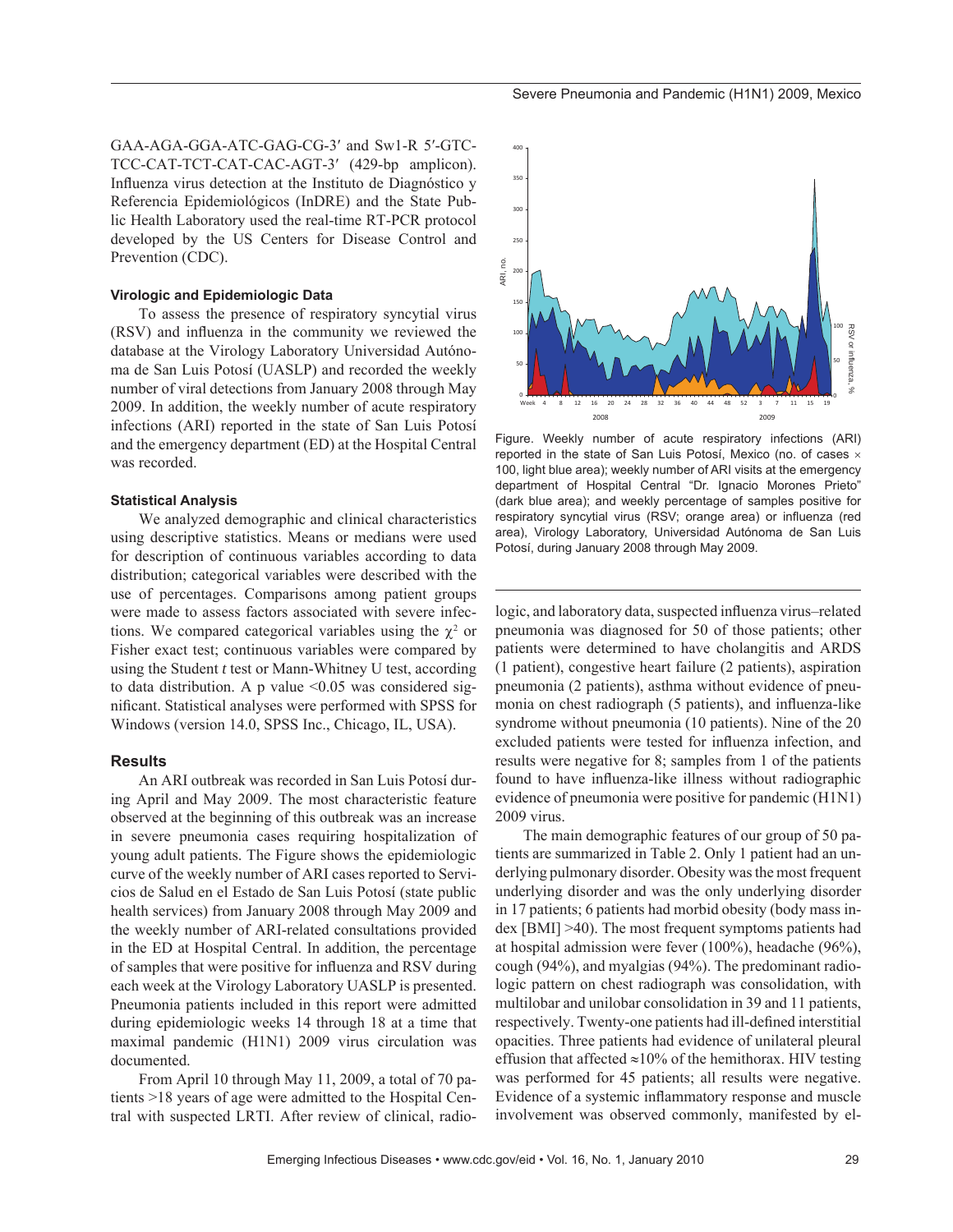Table 2. Demographic features of 50 adult patients admitted with acute pneumonia during the pandemic (H1N1) 2009 outbreak, San Luis Potosí, Mexico\*

| Characteristic                                                                                                     | Value                  |  |  |
|--------------------------------------------------------------------------------------------------------------------|------------------------|--|--|
| Age, y, mean (SD, range)                                                                                           | 38.4 (13.9, 21-69)     |  |  |
| Gender                                                                                                             |                        |  |  |
| M                                                                                                                  | 29 (58)                |  |  |
| F                                                                                                                  | 21 (42)                |  |  |
| Residence                                                                                                          |                        |  |  |
| San Luis Potosí municipality                                                                                       | 30(60)                 |  |  |
| Other municipality                                                                                                 | 20 (40)                |  |  |
| No. home contacts, median (range)                                                                                  | $4(1-16)$              |  |  |
| Presence of >1 underlying condition                                                                                | 30(60)                 |  |  |
| Obesity (BMI > 30)                                                                                                 | 25 (55.6) <sup>+</sup> |  |  |
| Diabetes mellitus                                                                                                  | 8(16)                  |  |  |
| Other conditions‡                                                                                                  | 9(18)                  |  |  |
| Smoker                                                                                                             | 13 (26)                |  |  |
| Arrival at the hospital                                                                                            |                        |  |  |
| Directly                                                                                                           | 40 (80)                |  |  |
| Referred from other hospital or clinic                                                                             | 10 (20)                |  |  |
| Influenza vaccination during previous                                                                              | 5 (10)                 |  |  |
| winter season                                                                                                      |                        |  |  |
| *Values are no. (%) unless otherwise indicated. BMI, body mass index.<br>†BMI data available only for 45 patients. |                        |  |  |

‡Some patients had >1 additional underlying condition, including chronic renal failure (3), underlying heart disorder (3), systemic lupus erythematosus (1), chronic obstructive lung disease (1), hyperthyroidism (1), seizure disorder (1), and pregnancy (1).

evated levels of C-reactive protein, creatine phosphokinase (CPK), lactate dehydrogenase (LDH), and aspartate aminotransferase (AST).

Thirty patients were treated in medical wards, 12 of whom met criteria for ALI, none had extrapulmonary involvement, and all were discharged to home. Two patients with ARDS were treated in the ER.

Eighteen patients were treated in the ICU (17 with ARDS and 1 with ALI). The median positive end expiratory pressure at admission was  $16 \text{ cm H}_2$ O (range  $14-20$ cm) and media  $FiO_2$  was 80% (range 50%–100%); the mean Sepsis-related Organ Failure Assessment (SOFA) score and Acute Physiology and Chronic Health Evaluation (APACHE) II at admission were 9.44 (range 5–15) and 17 (range 8–32), respectively. Twelve patients had hemodynamic instability that required vasoconstrictors and 6 had arrhythmias, mainly supraventricular and ventricular extrasystoles. Acute renal failure developed in 7 patients (6 within 72 hours of admission); 6 of these 7 patients experienced hemodynamic instability, and 3 required hemodialysis. Nine patients with evidence of cardiac failure underwent transthoracic echocardiography. The mean left ventricular ejection fraction was 54.6%; in 2 patients, it was reduced at 40%. Nosocomial pneumonia developed in 8 patients in the ICU after a median of 9.5 days of mechanical ventilation.

Forty-five patients received antiviral treatment with oseltamivir. The time elapsed from onset of symptoms to the start of antiviral drug treatment ranged between 1 and 14 days (median 6 days). Four patients that did not receive antiviral drugs were discharged. The only patient who did not receive antiviral drugs and died was the first patient with pandemic (H1N1) 2009–associated pneumonia to be admitted to our hospital during this outbreak; he had severe pneumonia and ARDS and died in the ED.

All patients were treated with antimicrobial drugs. Levofloxacin or clarithromycin was included as part of the antimicrobial drug treatment of 48 (96%) patients; the 2 patients who did not receive 1 of these antimicrobial drugs recovered and were discharged to home. Sixteen patients received steroids as part of their treatment; steroid use was assessed by the attending physician. The median number of days from admission to start of steroid treatment was 2 days (range 0–20 days). The effect of steroid use on patient outcome is difficult to assess because this treatment was used more frequently in patients with more severe disease.

Postmortem open lung biopsies were performed on 5 patients and a complete necropsy was performed for 1. The pathologic findings were those of diffuse alveolar damage; additionally, some patients had hemophagocytosis and capillary and arteriolar thrombosis as well as enlargement of alveolar cells. One patient had acute bacterial pneumonia.

Respiratory samples from 45 patients were available for viral detection. Samples from 37 patients were tested at UASLP, while samples from 41 patients were tested at InDRE in Mexico City or the State Public Health Laboratory in San Luis Potosí using the real time RT-PCR protocol developed by CDC. Overall, influenza virus was detected in respiratory secretions of 15 (33.3%) of the 45 patients who had respiratory samples available for testing; pandemic (H1N1) 2009 virus was detected for 10 patients, seasonal influenza A virus was detected for 4, and results of assays for pandemic  $(H1N1)$  2009 and seasonal influenza A viruses were positive for 1 patient. Subtyping of samples positive for seasonal influenza virus showed that 1 infection was caused by influenza  $A$  (H1N1) virus (this finding corresponded to the patient with positive results for both seasonal and pandemic [H1N1] 2009 virus; due to the potential for cross-reactivity, infection with pandemic [H1N1] 2009 virus only cannot be ruled out in this patient) and 1 by influenza A  $(H3N2)$ ; the other 3 samples were not subtypeable by our RT-PCR. In addition, RT-PCR was performed in lung tissue from 6 patients who died; the presence of influenza virus was detected in 3 of these patients (pandemic  $[H1N1]$  2009 virus in 1 and unsubtypeable influenza virus in 2). Detection of influenza virus in respiratory samples from these deceased patients was either negative (in 2 patients) or not possible because no respiratory sample was collected before the patient's death (1 patient).

The duration of symptoms at the time of sample collection for samples that tested positive for influenza virus at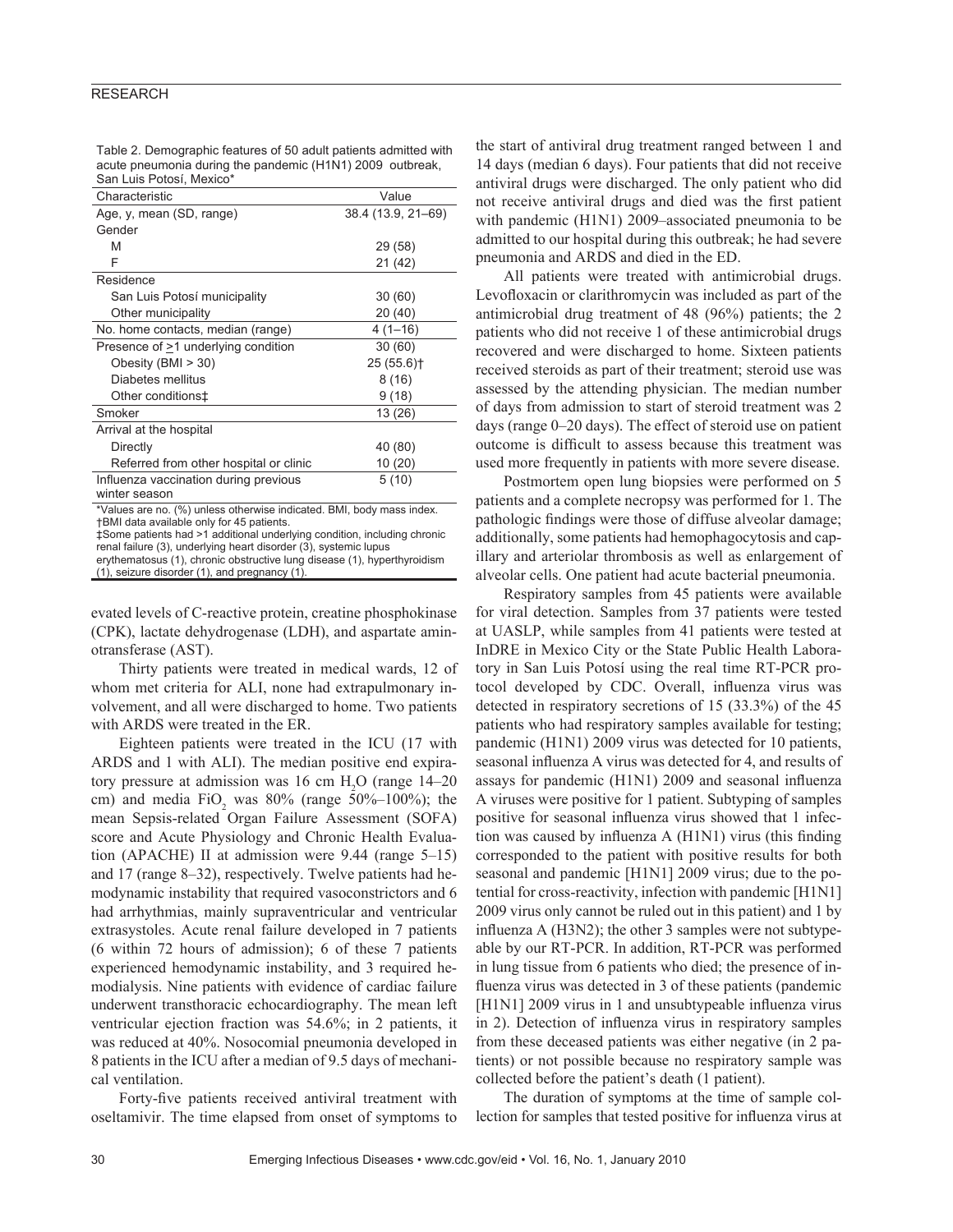UASLP was significantly shorter (mean of 4.7 days) compared with those samples that tested negative  $(8.8 \text{ days}; p =$ 0.02). Duration of symptoms at the time of sample collection was also demonstrated to be statistically significant for samples that tested positive with the use of CDC's real time RT-PCR protocol (mean 5.7 days) compared with those that were negative by this method (mean 9.5 days;  $p = 0.006$ ).

We compared the demographic and clinical characteristics of patients with pandemic (H1N1) 2009 infections and those that were negative on viral testing (Table 3). The clinical presentation of both groups of patients was similar.

Sputum cultures obtained at time of admission were positive in 4 patients treated in medical wards; bacteria isolated included *Staphylococcus aureus* (2 patients) and

| Table 3. Demographic, clinical, and laboratory features on admission of patients with pandemic (H1N1) 2009 and nonconfirmed |                 |                                             |              |  |  |  |
|-----------------------------------------------------------------------------------------------------------------------------|-----------------|---------------------------------------------|--------------|--|--|--|
| influenza pneumonia cases during the pandemic (H1N1) 2009 outbreak, San Luis Potosí, Mexico*                                |                 |                                             |              |  |  |  |
|                                                                                                                             |                 | Pandemic (H1N1) 2009 Nonconfirmed influenza |              |  |  |  |
| Characteristic                                                                                                              | $(n = 11)$      | $(n = 32)$                                  | p value      |  |  |  |
| Demographic features                                                                                                        |                 |                                             |              |  |  |  |
| Male sex                                                                                                                    | 5(45.5)         | 20(62.5)                                    | 0.48         |  |  |  |
| Age, y, mean (SD)                                                                                                           | 34 (10.97)      | 39.47 (14)                                  | 0.25         |  |  |  |
| Resident of San Luis Potosí municipality                                                                                    | 5(45.5)         | 20 (62.5)                                   | 0.73         |  |  |  |
| <b>Clinical features</b>                                                                                                    |                 |                                             |              |  |  |  |
| Presence of underlying conditions                                                                                           |                 |                                             |              |  |  |  |
| Obesity (BMI > 30) <sup>+</sup>                                                                                             | 4(40)           | 16(57.1)                                    | 0.47         |  |  |  |
| <b>Diabetes</b>                                                                                                             | 2(18.2)         | 4(12.5)                                     | 0.64         |  |  |  |
| Other conditions <sup>±</sup>                                                                                               | 3(27.3)         | 4(12.5)                                     | 0.35         |  |  |  |
| Days from symptom onset to admission, mean (SD)                                                                             | 5.36(2.5)       | 6.72(3.13)                                  | 0.2          |  |  |  |
| Duration of symptoms at the onset of dyspnea, d, mean (SD)                                                                  | 2.73(1.19)      | 3.91 (1.92)                                 | 0.06         |  |  |  |
| Pneumonia severity index (PORT score)                                                                                       | 2.82(1.47)      | 2.81(1.15)                                  | 0.99         |  |  |  |
| Symptoms                                                                                                                    |                 |                                             |              |  |  |  |
| Fever                                                                                                                       | 11 (100)        | 32 (100.0)                                  | <b>NA</b>    |  |  |  |
| Headache                                                                                                                    | 10 (90.9)       | 31 (96.9)                                   | 0.45         |  |  |  |
| Cough                                                                                                                       | 11 (100)        | 31 (96.9)                                   | $\mathbf{1}$ |  |  |  |
| Myalgias                                                                                                                    | 9(81.8)         | 32 (100.0)                                  | 0.06         |  |  |  |
| Arthralgias                                                                                                                 | 10(90.9)        | 30(93.8)                                    | $\mathbf{1}$ |  |  |  |
| Dyspnea                                                                                                                     | 11 (100)        | 25(78.1)                                    | 0.16         |  |  |  |
| Rhinorrea                                                                                                                   | 8(72.7)         | 25(78.1)                                    | 0.69         |  |  |  |
| Malaise                                                                                                                     | 6(54.5)         | 11(34.4)                                    | 0.29         |  |  |  |
| Blood-streaked sputum                                                                                                       | 3(27.3)         | 13 (40.6)                                   | 0.49         |  |  |  |
| Diarrhea                                                                                                                    | 1(9.1)          | 7(21.9)                                     | 0.66         |  |  |  |
| Pleuritic chest pain                                                                                                        | 1(9.1)          | 5(15.6)                                     | 1            |  |  |  |
| Vomiting                                                                                                                    | 2(18.2)         | 2(6.3)                                      | 0.27         |  |  |  |
| Physical examination findings on admission                                                                                  |                 |                                             |              |  |  |  |
| BMI, mean (SD)                                                                                                              | 29.17 (6.48)    | 31.22 (5.4)                                 | 0.34         |  |  |  |
| Respiratory rate, bpm, mean (SD)                                                                                            | 28.44 (4.91)    | 28.31 (7.24)                                | 0.92         |  |  |  |
| Crackles                                                                                                                    |                 |                                             | 0.03         |  |  |  |
| Unilateral                                                                                                                  | 4(36.4)         | 2(6.3)                                      |              |  |  |  |
| <b>Bilateral</b>                                                                                                            | 7(63.6)         | 30(93.8)                                    |              |  |  |  |
| Wheezing                                                                                                                    | 5(45.5)         | 18 (56.3)                                   | 0.73         |  |  |  |
| Laboratory features                                                                                                         |                 |                                             |              |  |  |  |
| Total leukocyte count on admission (x $10^9$ /L), median (SD)                                                               | 8.81(6.1)       | 6.81(4.13)                                  | 0.23         |  |  |  |
| Platelet count (x 10 <sup>9</sup> /L), mean (SD)§                                                                           | 173.6 (61.48)   | 227 (216.24)                                | 0.45         |  |  |  |
| C-reactive protein, mg/dL, mean (SD)                                                                                        | 14.51 (8.45)    | 18.74 (16.22)                               | 0.41         |  |  |  |
| Creatinine, mg/dL, median (SD)                                                                                              | 1.24(0.87)      | 1.11(0.75)                                  | 0.13         |  |  |  |
| Creatine phosphokinase, U/L, mean (SD)                                                                                      | 376.78 (439.22) | 462.2 (507.27)                              | 0.65         |  |  |  |
| Lactate dehydrogenase, U/L, median (SD)§                                                                                    | 952 (674.72)    | 1089.31 (602.32)                            | 0.54         |  |  |  |
| AST, mg/dL, median (range)¶                                                                                                 | 43 (19-76)      | 69 (18-249)                                 | 0.07         |  |  |  |
| ALT, mg/dL, median (range)#                                                                                                 | 29 (13-55)      | 43 (13-177)                                 | 0.05         |  |  |  |

\*Values are no. (%) unless otherwise indicated. BMI, body mass index; bpm, breaths per minute; PORT, Pneumonia Patient Outcomes Research Team (www.ahrq.gov/clinic/pneuclin.htm); NA, not available; AST, aspartate aminotransferase; ALT; alanine transaminase. †Data available for 38 patients.

‡Includes chronic renal failure, systemic lupus erythematosus, pregnancy, cardiac disorder, seizure disorder.

§Data available for 42 patients.

¶Data available for 41 patients.

#Data available for 40 patients.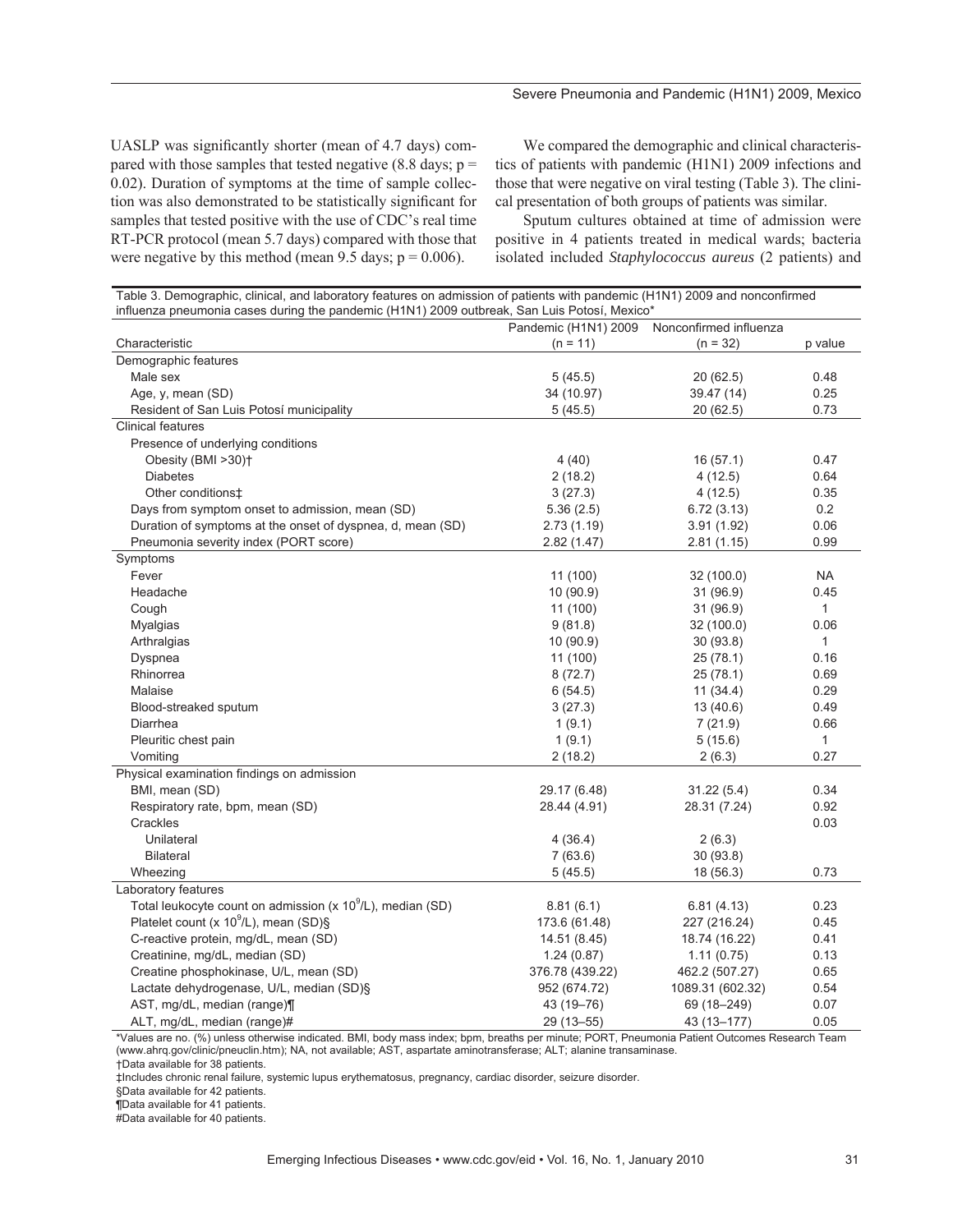*Streptococcus pneumoniae* (2 patients). For patients treated in the ICU all cultures performed on mini-BAL and BAL (1 patient) at admission were negative; however, nosocomial pneumonia developed in 8 patients; microorganisms isolated included *Acinetobacter baumanii* (5 patients), *S. aureus* (1 patient), *Escherichia coli* (1 patient) and *Candida* sp*.* (1 patient). BAL was performed for only 4 patients as part of evaluation of suspected nosocomial pneumonia. Six postmortem lung biopsy specimens were cultured; 1 showed growth of *E. coli*; the other 5 were negative.

Ten (20%) patients died; 8 were obese (BMI >30), and 4 of those were morbidly obese (BMI >40). Eight patients died in the ICU with a median length of stay of 8.5 days (range 2–14 days), and 2 patients with ARDS died in the ED within hours after arrival. Six patients died within the first 7 days following admission, and 4 died during the second week after admission. In 5 patients, the cause of death was multiorgan dysfunction (pulmonary, cardiovascular, and renal); 3 deaths were attributed to severe ARDS refractory to ventilator management protocols (*12*); 1 was caused by mixed ARDS and shock refractory to vasoconstrictors; and 1 was caused by septicemia. The median length of stay for patients treated in the ICU was 13 days (range 2–60 days); for those treated on the medical wards, this figure was 5 days (range 2–12 days).

The median duration of symptoms at time of admission for patients who died was longer (7.5 days) than for those who survived (5 days,  $p = 0.025$ ); duration of symptoms before admission for patients who died in the ER was similar to duration of symptoms for patients who died in the ICU. The mean SOFA and APACHE II scores on admission for patients treated in the ICU who survived were 7.5 (range 5–11) and 13 (range 8–18), respectively; in comparison, for patients who died the mean values of these scores were 12 (range 10–15) and 21 (range 15–32), respectively. On the other hand, patients who received antiviral drug therapy during the first 5 days after initiation of symptoms had a better outcome than those who did not (survival of 95% of patients vs. 70%, respectively;  $p = 0.037$ ). However, sample size was not sufficient to perform an appropriate multivariate analysis to define the independent contribution of duration of illness, antiviral drug therapy, and other variables to patient outcome.

# **Discussion**

Since pandemic (H1N1) 2009 was first identified in spring 2009, there has been a worldwide dissemination of this virus (*1*). Although the precise origin of this strain has not yet been determined, Mexico was the first country to show the effects of the epidemic caused by this virus. In addition, more severe cases have been registered in our country, particularly in young adults, in comparison to the rest of the world.

Pneumonia is recognized as the most important complication of influenza infections (13). LRTI in patients with influenza may be caused directly by viral invasion or result from bacterial complications (*14,15*). The occurrence of progressive disease, with bilateral pulmonary consolidation or ARDS, associated with high death rates has been described for patients with influenza-associated pneumonia, particularly in those with infections caused by new subtypes of influenza virus. In contrast, bacterial pneumonia complicating influenza usually occurs after near resolution of influenza symptoms (16,17). Our study cohort was composed mostly of young adults without severe cardiovascular or pulmonary underlying disorders in whom the onset of dyspnea was, on average, 3.5 days after the onset of influenza symptoms. In only 4 (8%) of the 50 patients included in this report was there clear evidence of the participation of bacteria in the disease process; this number contrasts with previous reports of community-acquired pneumonia, for which bacteria are reported more frequently. Our results suggest that bacterial co-infection played a minor role as a cause of pneumonia in these patients. In addition, no histopathologic evidence of bacterial pneumonia was observed in 5 of the 6 deceased patients on whom lung biopsies were performed.

Although we were not able to confirm pandemic (H1N1) 2009 virus in all patients, several factors support the notion that a high proportion of their infections were caused by this virus. These factors include the clustering of cases of severe pneumonia in young adults (>85% of the patients became ill during a 2-week period) coincident with the identification of a novel influenza virus shown to be circulating in the community.

A striking feature observed in this cohort of patients was the high frequency of systemic involvement with laboratory evidence of myositis/rhabdomyolysis, elevated acute-phase reactants, ARDS, hemodynamic instability, and acute renal failure. Elevation of LDH levels has been reported for patients with seasonal influenza but has not been considered a specific marker of severity. Elevation of CPK levels was frequently observed in patients treated at our hospital, and elevation of CPK and AST levels suggest that muscle inflammation was present in these patients. Myositis (with or without rhabdomyolysis) has been associated previously to influenza infections (18–21). Of note, elevated CPK levels were observed in patients with and without confirmed influenza virus infections.

Why these severe manifestations of influenza infections occurred in young adult patients during this outbreak remains an unanswered question. Although almost two thirds of patients hospitalized with pneumonia at our institution had underlying health disorders, the presence of chronic respiratory or cardiovascular diseases were rare. Obesity was the most frequent underlying disorder and was present in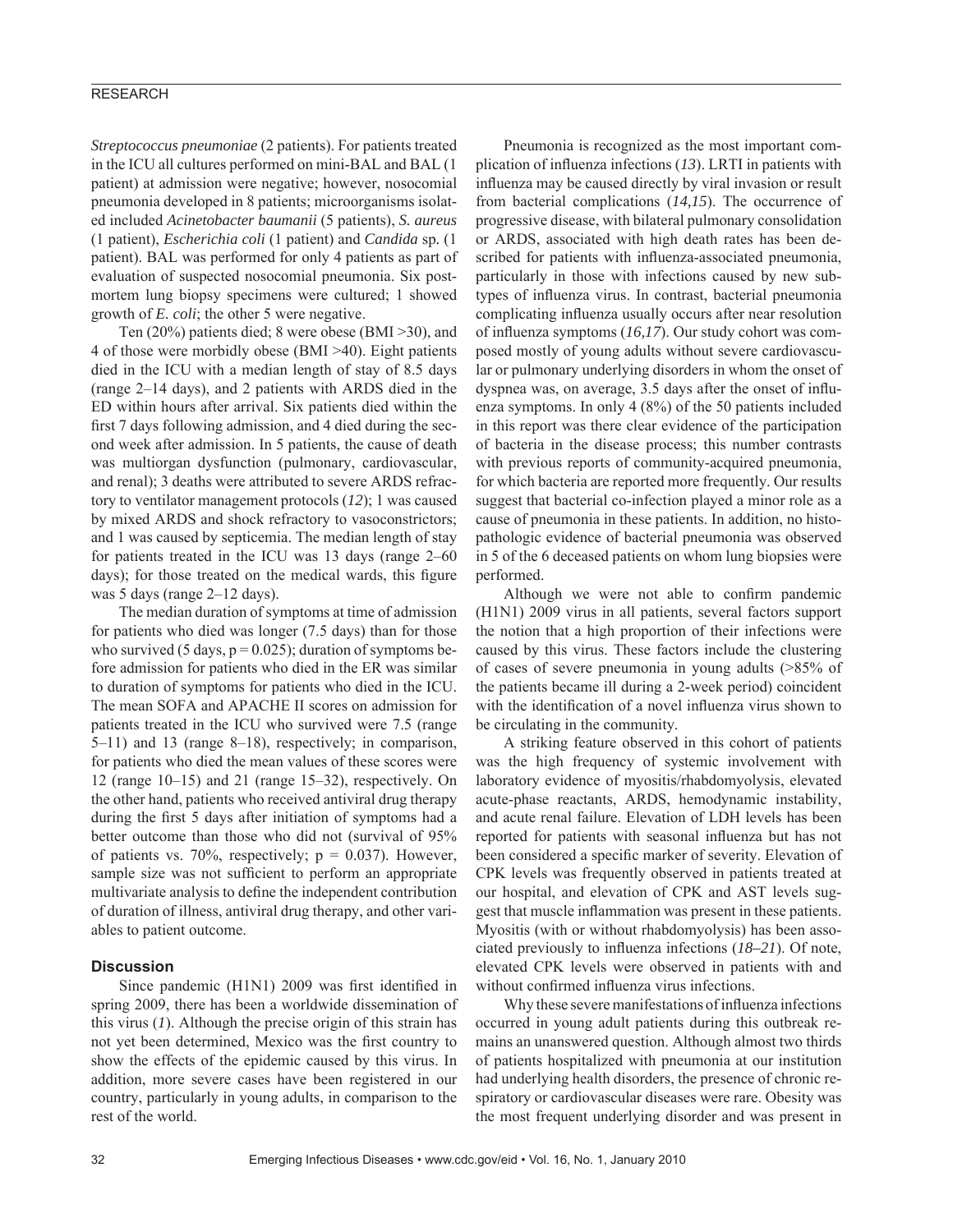more than half of the patients; in contrast, the prevalence of obesity for adults >20 years of age in San Luis Potosí was 31.3% in 2006 (*22*). Eight of 10 patients who died were obese, including 4 who were morbidly obese. Obesity has been suggested to be a proinflammatory chronic condition and thus may have contributed to some of the manifestations observed in these patients (*23,24*). The presence of obesity as a possible risk factor for severe pandemic (H1N1) 2009 has been noted previously. In a report from Michigan, 9 of 10 patients with pandemic (H1N1) 2009 infection requiring intensive care were obese (*25*). However, larger studies are needed to determine the role of obesity as a risk factor for severe influenza pneumonia.

There are several limitations to our study. First, only pneumonia patients were included. Therefore, the effect of influenza as a cause of hospitalizations is probably underestimated because patients with exacerbations of chronic obstructive pulmonary disease and asthma, as well as with congestive heart failure decompensation triggered by influenza, may have been excluded. Second, we did not have appropriate respiratory samples from all patients admitted with pneumonia because some patients were admitted before the existence of an outbreak had been identified. In addition, patients with more severe infections tended to have a longer duration of illness at the time of admission, reducing the likelihood that influenza may have been detected. Third, influenza infection could not be confirmed in most patients, and other causes of acute pneumonia (such as other viruses) were not excluded. However, because the clinical manifestations were similar in all cases, patients became ill in a short period simultaneously with a sudden increase in ARI in San Luis Potosí, and pandemic (H1N1) 2009 infections were detected at a time when RSV and seasonal influenza circulation had declined, we consider it is likely that many cases may have been caused by influenza virus.

During the pandemic (H1N1) 2009 outbreak in San Luis Potosí, Mexico, young adults without identifiable risk factors became ill with severe pneumonia. Until predictors of severe pandemic (H1N1) 2009 virus infections are identified, early diagnosis and prompt antiviral treatment seem to be the best measures to avoid serious illness caused by this virus (*26,27*).

# **Acknowledgments**

We thank authorities at the Hospital Central "Dr. Ignacio Morones Prieto," Universidad Autónoma de San Luis Potosí, and Laboratorio Estatal de Salud Pública de San Luis Potosí for their support, as well as Angel G. Alpuche-Solis and Sherif R. Zaki for assistance during the evaluation of this outbreak. We acknowledge the efforts of the Internal Medicine Department residents, as well as the rest of the staff at Hospital Central "Dr. Ignacio Morones Prieto," to treat patients.

Financial support for this work was provided in part by the Universidad Autónoma de San Luis Potosí. Financial support for virologic surveillance was provided by Consejo Nacional de Ciencia y Tecnológia (CONACYT) and the State of San Luis Potosí (Fondo Mixto de Fomento a la Investigación Científica y Tecnológica CONACYT-Gobierno del Estado de San Luis Potosí [clave FMSLP-2008-C01-86384]).

Dr Gómez-Gómez is a pulmonologist at the Hospital Central "Dr. Ignacio Morones Prieto," San Luis Potosí, Mexico. His research interests include respiratory infections.

#### **References**

- 1. Centers for Disease Control and Prevention. Update: novel influenza A (H1N1) virus infections—worldwide, May 6, 2009. MMWR Morb Mortal Wkly Rep. 2009;58:453–8.
- 2. World Health Organization. Influenza-like illness in the United States and Mexico. 2009 Apr 24 [cited 2009 May 19]. Available from http://www.who.int/csr/don/2009\_04\_24/en/index.html
- 3. Instituto Nacional de Estadística. Geografía e Informática. Síntesis Geográfica del Estado de San Luis Potosí. México, DF: Instituto Nacional de Estadística, Geografía e Informática; 1985. p. 10.
- 4. Instituto Nacional de Estadística. Geografía e Informática. II Conteo de población y vivienda 2005. México, D.F.: Instituto Nacional de Estadística, Geografía e Informática, 2006 [cited 2009 May 8]. Available from http://www.inegi.org.mx/est/contenidos/espanol/ sistemas/conteo2005/datos/24/pdf/cpv24\_pob\_2.pdf
- 5. Papazian L, Thomas P, Garbe L, Guignon I, Thirion X, Charrel J, et al. Bronchoscopic or blind sampling techniques for the diagnosis of ventilator associated pneumonia. Am J Respir Crit Care Med. 1995;152:1982–91.
- 6. Fagon JY, Chastre J, Wolff M, Gervais C, Parer-Aubas S, Stéphan F, et al. Invasive and noninvasive strategies for management of suspected ventilator-association pneumonia: a randomized trial. Ann Intern Med. 2000;132:621–30.
- 7. Secretaría de Salud. Manual para la vigilancia epidemiológica de influenza. 2nd ed. Dirección General de Epidemiología, Secretaría de Salud. México, D.F. 2007 [cited 2009 May 8]. Available from http://www.dgepi.salud.gob.mx/infoepi/Manual%20Influenza-%20 con%20anexos-feb%202007.pdf
- 8. World Health Organization. WHO laboratory biosafety guidelines for handling specimens suspected of containing avian influenza A virus. 2005 [cited 2009 May 8]. Available from http://www.who.int/ csr/disease/avian\_influenza/guidelines/handlingspecimens/en
- 9. Claas EC, van Milaan AJ, Sprenger MJ, Ruiten-Stuiver M, Arron GI, Rothbarth PH, et al. Prospective application of reverse transcriptase polymerase chain reaction for diagnosing influenza infections in respiratory samples from a children's hospital. J Clin Microbiol. 1993;31:2218–21.
- 10. Hoffmann E, Stech J, Guan Y, Webster RG, Perez DR. Universal primer set for the full-length amplification of all influenza A viruses. Arch Virol. 2001;146:2275–89. DOI: 10.1007/s007050170002
- 11. Poddar SK. Influenza virus types and subtypes detection by single step single tube multiplex reverse transcription-polymerase chain reaction (RT-PCR) and agarose gel electrophoresis. J Virol Methods. 2002;99:63–70. DOI: 10.1016/S0166-0934(01)00380-9
- 12. Brower RG, Matthay MA, Morris A, Thompson BT, Wheeler A. Ventilation with lower tidal volumes as compared with traditional tidal volumes for acute lung injury and the acute respiratory distress syndrome (ARDS network). N Engl J Med. 2000;342:1301–8. DOI: 10.1056/NEJM200005043421801